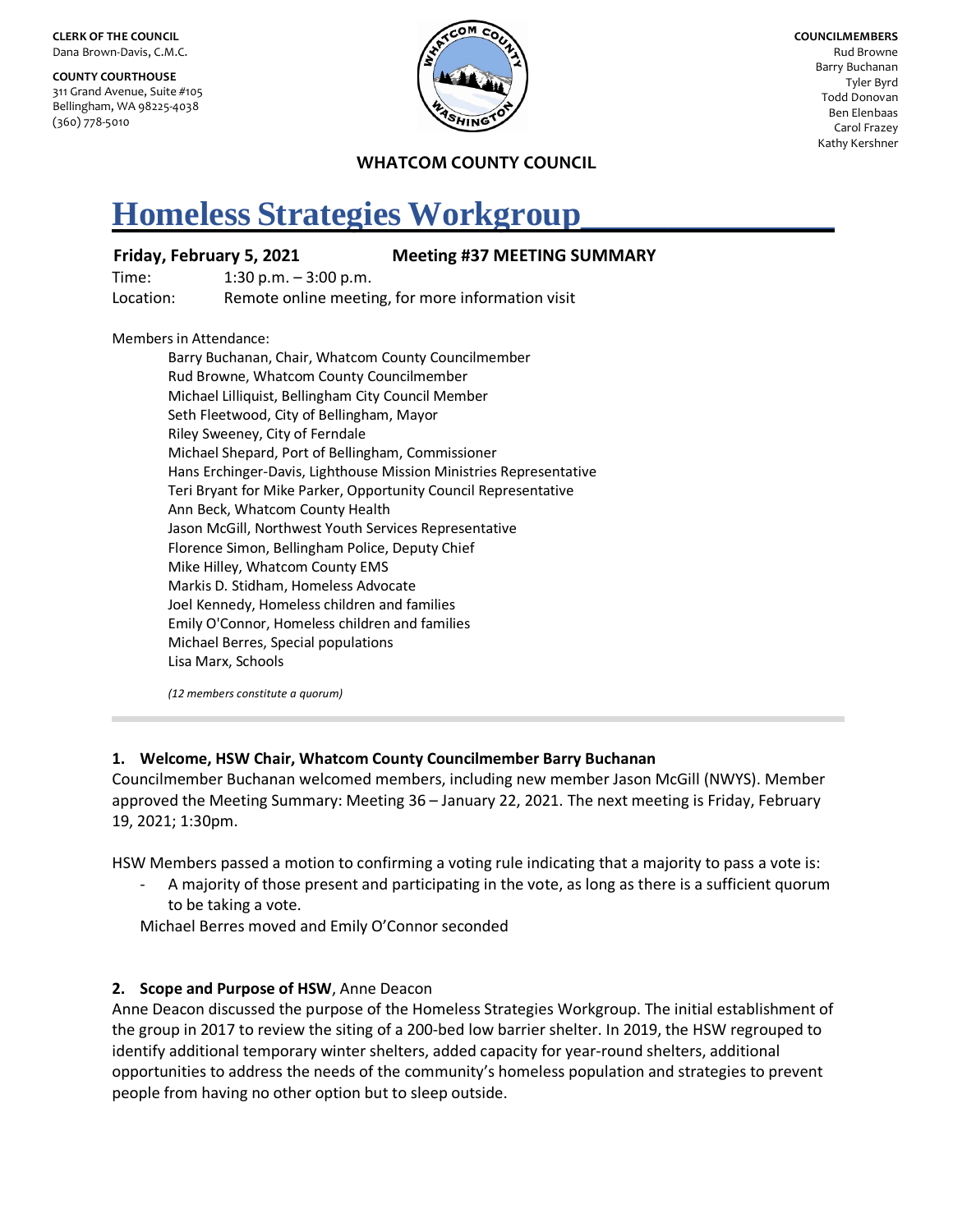Anne Deacon continued to discuss recent accomplishments including:

- Basecamp 200 bed shelter
- Laundry and shower facilities at Basecamp
- Tiny home shelters
- City of Bellingham has an RFQ out to expand tiny home shelters.
	- o Mayor Fleetwood discussed work with Road 2 Home and LIHI to operate a tiny home encampment at a location to be determined, funded by the City, and anticipated opening in May for 40 beds (a year-round shelter).
- Time limited committee identified policies and procedures for Severe Weather Shelters (different from overflow shelters), including criteria for when to open severe weather shelters. (A separate Committee, not the Task Force, identified policies and procedures for Severe Weather Shelters) [*This is a correction of what was said during the meeting*]
- Last year severe weather shelters were established for families, women, and other special groups. These severe weather shelters last year were not filled to capacity.
- This year there was a significant challenge finding volunteers to staff shelters due to concerns of COVID transmission.
- RFQ for safe parking by City of Bellingham this year no respondents.
- Partners providing shelter:
	- o Lighthouse Mission Ministries
	- o Faith-based organizations: Fountain Community Church, Garden Street United Methodist, Seventh Day Adventist, Christ the King, Northwest Youth Services,
	- o YWCA
	- o Sun Community Services
	- o DVSAS
	- o Opportunity Council
	- o Homes Now
	- o Interfaith Coalition
- City of Bellingham and County have contributed funds for operations and supplies as well as staff time for planning efforts.
- Many partners work to get people into motels (Lydia Place, Opportunity Council)
- All of the housing providers have a role in housing unsheltered community (Mercy, Housing Authority, Opportunity Council) – they set aside beds for people exiting homelessness, approximately 10% are homeless on entry.

Anne Deacon clarified that the Whatcom County Housing Advisory Committee is focused on permanent housing solutions. The Homeless Strategies Workgroup is focused specifically on shelter.

HSW members discussed general goals for HSW, including the following:

- County's role in ending homelessness is focused on permanent supportive housing, and there are some roles the County won't do (e.g. recommend to buy a hotel and house people there without rules);
- Don't let people die;
- Purchase more tiny homes and set them up in a congregant area, typically several villages on a large lot with central services (kitchen, bathrooms, amenities);
- Reliance on severe weather shelters are going to fail every year unless we have winter shelters that then overflow capacity is accommodated with a severe weather shelter;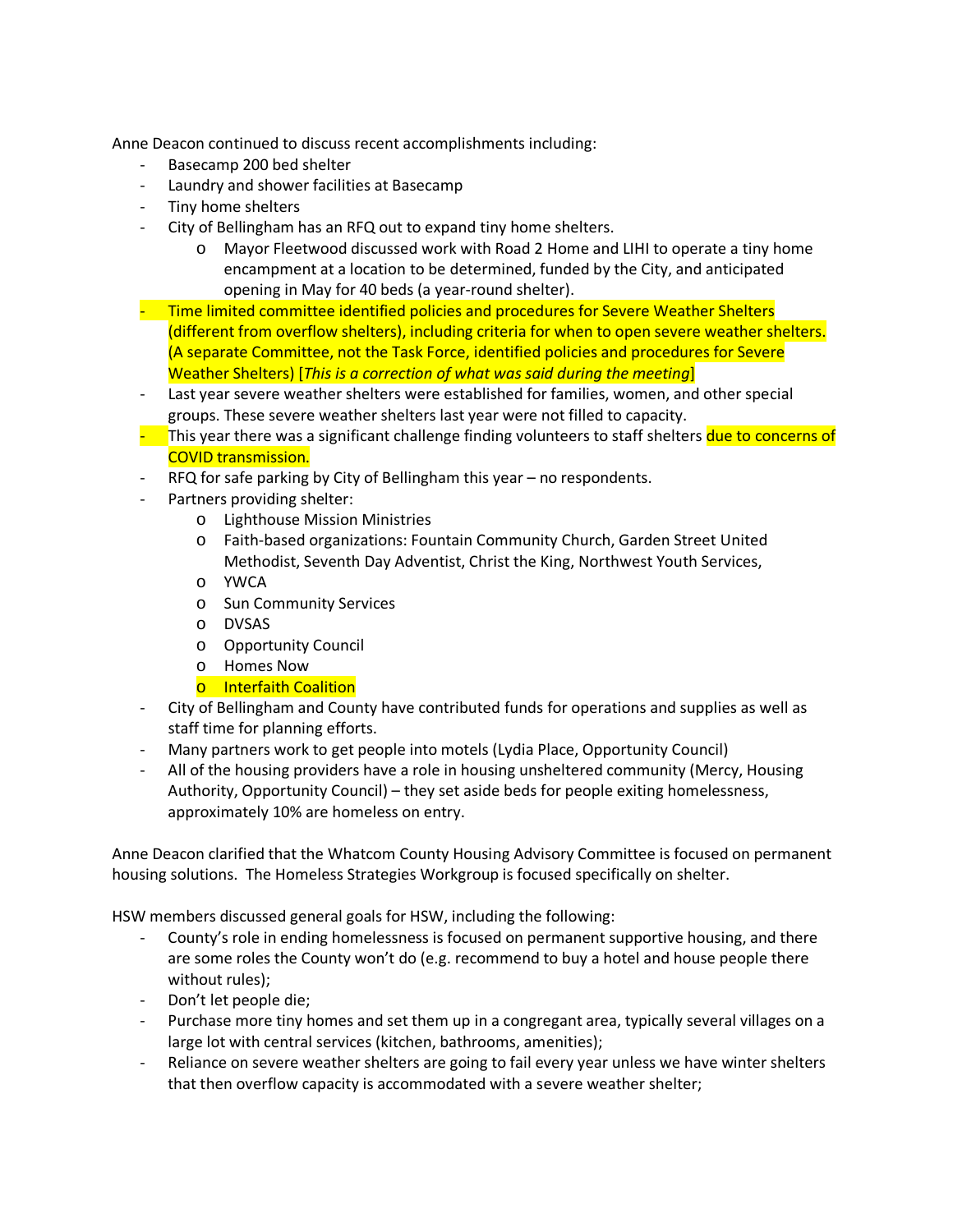- Focus again on identifying capital projects to add permanent capacity to the system (moderate sized facilities with focus and expertise to provide better service and assistance). Size should be focused on service rather than efficiency of staff, e.g. 25 to 50;
- Smaller sheltering groups for seniors, medically fragile, crisis families, smaller shelters for working adults (higher barrier, transitional housing) without challenges with mental health or addiction;
- Challenges with looking at HSW priorities without understanding the resources available to allocate to sheltering;
- The best way to address the needs of unhoused neighbors is to house them;
- Interim housing for families with children, a trauma-informed facility;
- Unless we make big investments in solutions like more rapid rehousing, more interim housing, we will constantly be behind;
- Balance near and long-term needs;
- HSW roles are to advise (make recommendations to) the County Council, serve as a forum to coordinate among different jurisdictions, and hear from the public to better identify the problems and solutions;
- Focus on families with children, as motels aren't ideal for kids and they are expensive and funds could be better spent on a facility;
- Redefine emergency sheltering- during an emergency (pandemic)
- Field work on the street to build bridges and connect people to services;
- Establish targets for what types of shelters and how many beds we need;
- Review annually the criteria for severe weather shelters and make changes as needed;
- Affirmation from County Council to do the work in the HSW send Council a work plan to approve;
- Specify short-term and long-term activities.

HSW members discussed the campers (Camp 210), including:

- What location would be suitable to them for shelter,
- What we expect will happen with the campers,
- What were the City's experiences working with advocates for campers from Camp 210.
- It seems to be in the purview of HSW to also think about alternatives other than bricks and mortar, and
- Campers want a large lot with 4 villages and a central services area for kitchen/bathroom.

Councilmember Buchanan discussed an update that an additional site is in the works. Homes Now can take on a third site in about 2 weeks. Twenty shelter units (8x12) will be delivered in approximately 2 weeks.

Commissioner Shepherd made a motion (seconded by Buchanan) to encourage the City of Bellingham to identify an operator for a shelter site at the Cornwall property that the Port made available *(includes a time restriction: concurrent with pandemic emergency)*

Motion passes (16 yes, 1 no, 1 abstention)

Anne Deacon reviewed overarching ideas the HSW wants to look at

- More tiny homes (short term)
- Specialty shelters (long term)
- Interim housing for families with children (long-term)
- Communications (short term)